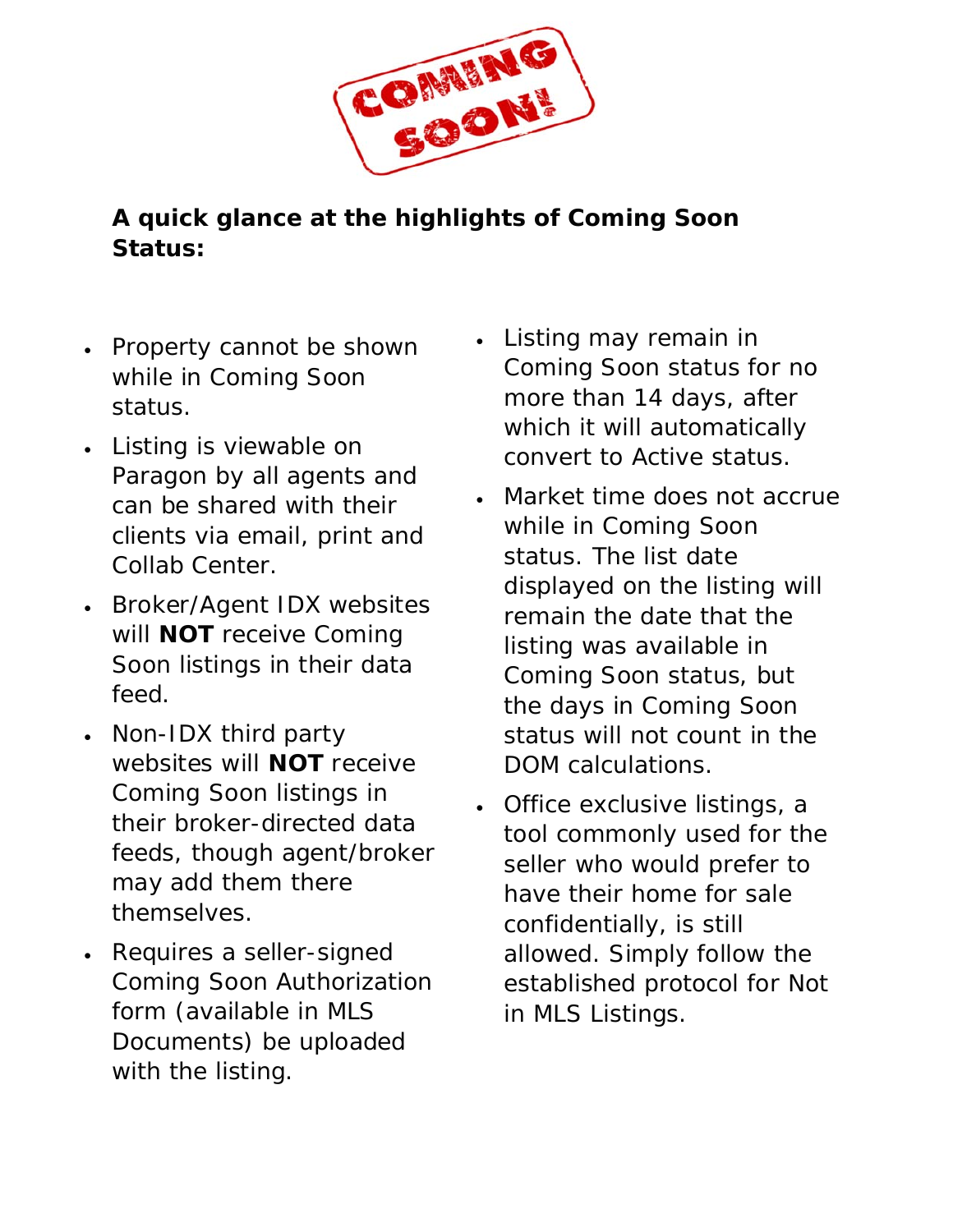### **New Status in Paragon – Coming Soon**

New field in Paragon: Projected Active Date (date field)

Coming Soon listings shall not display in the Paragon Market Monitor until Active date.

Days on Market (DOM) will begin on Active date.

The following are changes to MLS Rules and Regulations as related to Coming Soon:

(NOTE underline is addition)

**Section 1.3.1: Coming Soon Listings.** Prior to being entered into the System or advertised, all Coming Soon Listings must have a valid, fully executed:

1. Exclusive Right to Sell listing agreement, or

2. Exclusive Agency to Sell

Coming Soon status indicates that the broker and the seller are preparing the property for sale and for marketing as Active status. This status is not intended to give the listing broker an advantage in finding a buyer for the property to the detriment of cooperating brokers or to circumvent the selling of the property on an open market. The intended use of this status is to provide a vehicle for participants and subscribers to notify other participants and subscribers of properties that will be made fully available for showing and marketing after preparations have been completed. While the property is in Coming Soon status, the seller and the listing broker may not promote or advertise the property in any manner other than as 'coming soon'.

Properties in this status may not be shown. This status is for short term use preparatory to Active status, 14 days or less, and must have a listing agreement and seller(s) written authorization using the RRAR's Seller (delayed or coming soon) Authorization Form, or such other authorization form as the listing broker may choose that contains similar disclosures. (Adopted 1/2020)

**Section 1.3.2: Syndication of Coming Soon Listings.** There shall be no syndication permitted of Coming Soon Listings. Coming Soon listings may not be included in IDX and VOW data feeds. Coming Soon Listings shall be available for promotion on social media and must be in compliance with The Code of Ethics and Tennessee License Laws, Rules, and Policies. (Adopted 1/2020)

**Section 4.1.2 PLACEMENT OF SIGNS:** Written permission is required to place any sign on any property prior to a listing agreement. The written instructions must be signed by the seller and filed with the Service within ONE (1) business days of posting of any sign. (Adopted 09/10, Amended 05/15, Amended 01/2020)

#### **Section 16.5 ISSUANCE PROCEDURES…**

Before a lock box will be issued, the Participant shall sign a written agreement (APPENDIX A) with RRAR stipulating the responsibilities to maintain a record of the location of each lock box and liabilities should boxes be lost or otherwise unaccounted for. Such liability is established at current cost of lock boxes plus shipping and handling, however, RRAR reserves the right to adjust this amount in accordance with cost adjustments by the supplier. Initial distribution will be in an amount equal to all of each office's RRAR active, pending, and coming soon residential, commercial/industrial, and multi family plus 10%, with a minimum of two boxes per office….. (Amended 01/22/2020)

Section 18.3.12 – Display of coming soon, expired, withdrawn, and sold listings\* is prohibited. (Amended 01/2020)

APPENDIX A Schedule of Fines \$50 fine plus \$10 per day until corrected:

Status change: (to or from) (includes, but not limited to: coming soon, active, active pending, active pending w/ 1st right of refusal, pending, closed) (Amended 01/2020)

….

…..

Adoption of Seller's Authorization for Coming Soon form, a copy is included.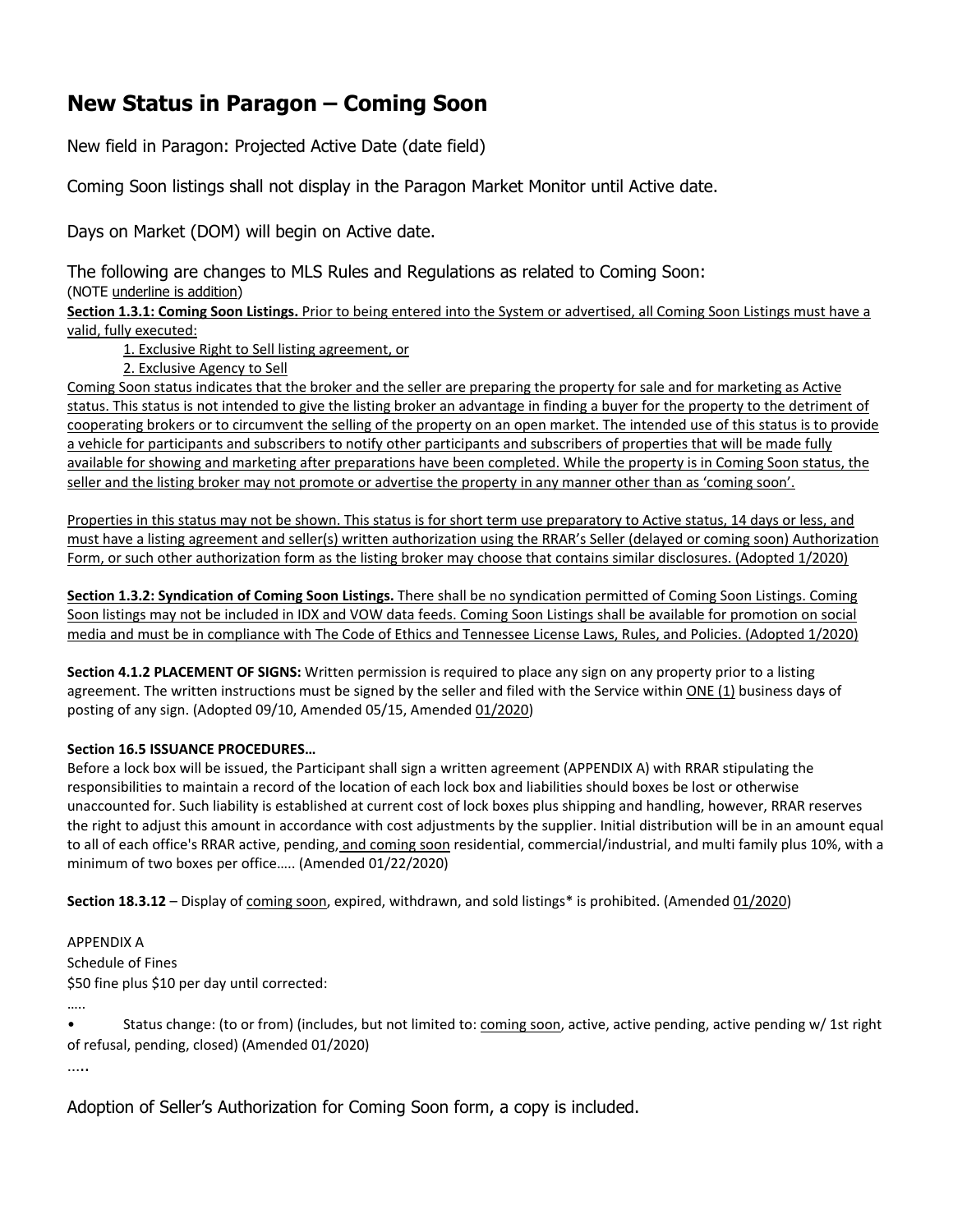

327 S. 2nd St, P.O. Box 98, Union City, Tennessee 38281-0098 rrartn@gmail.com www.rrar.realtor 731) 885-8797

### **Seller's Authorization for Coming Soon Reelfoot Regional Association of REALTORS®, Inc. MLS**

| Property Address (Please print clearly): |           |
|------------------------------------------|-----------|
| City/Town:                               | Zip Code: |

While most sellers want rapid exposure of their home in order to encourage all possible buyers, the purpose of using the COMING SOON status in the Multiple Listing Service is to give Sellers time to prepare their home for sale **prior** to showings beginning on the property.

During the time a listing is in Coming Soon Status, agents may advertise and market (except for conducting showings) the listing in a manner consistent with their marketing strategy, with the following understandings:

• A listing can be delayed from the MLS for a maximum of  $14$  days from the start of the Term of Contract as indicated on the Listing Agreement.

• Listings entered as Coming Soon are searchable by members of the service and can be manually emailed to potential buyers.

- While a listing is in the Coming Soon Status, showings of any kind are not allowed. This includes showing to members of the public, agents and brokers.
- Days on Market begin the first day that the listing goes Active.

• Once a listing goes Active in the system, the expectation is that it is available at that time for showings.

### **Confirmation of Seller's understanding and desire to place their property in Coming Soon Status:**

I understand that showing will not begin on my property until

(insert Projected Active Date)

I understand that during the time my property is in Coming Soon status. MLS will not transmit information that my property is for sale to  $3<sup>rd</sup>$  party websites so that my property will not appear on 3<sup>rd</sup> party websites until the above-mentioned date.

I understand the above-mentioned date CANNOT be changed to reflect an earlier showing date than stated above, once the listing has been input into the MLS.

By signing below, Seller(s) acknowledges that Seller(s) has read, understands and wishes for their property to be delayed until the agreed upon Start Showing Date.

| Seller Signature:        | Date: |
|--------------------------|-------|
| Seller Signature:        | Date: |
| Listing Agent Signature: | Date: |

Note: Listing agents MUST remit this document as the first page, signed by the Seller(s), along with the listing contract on all properties being entered as Coming Soon at the time of entry into Paragon MLS.